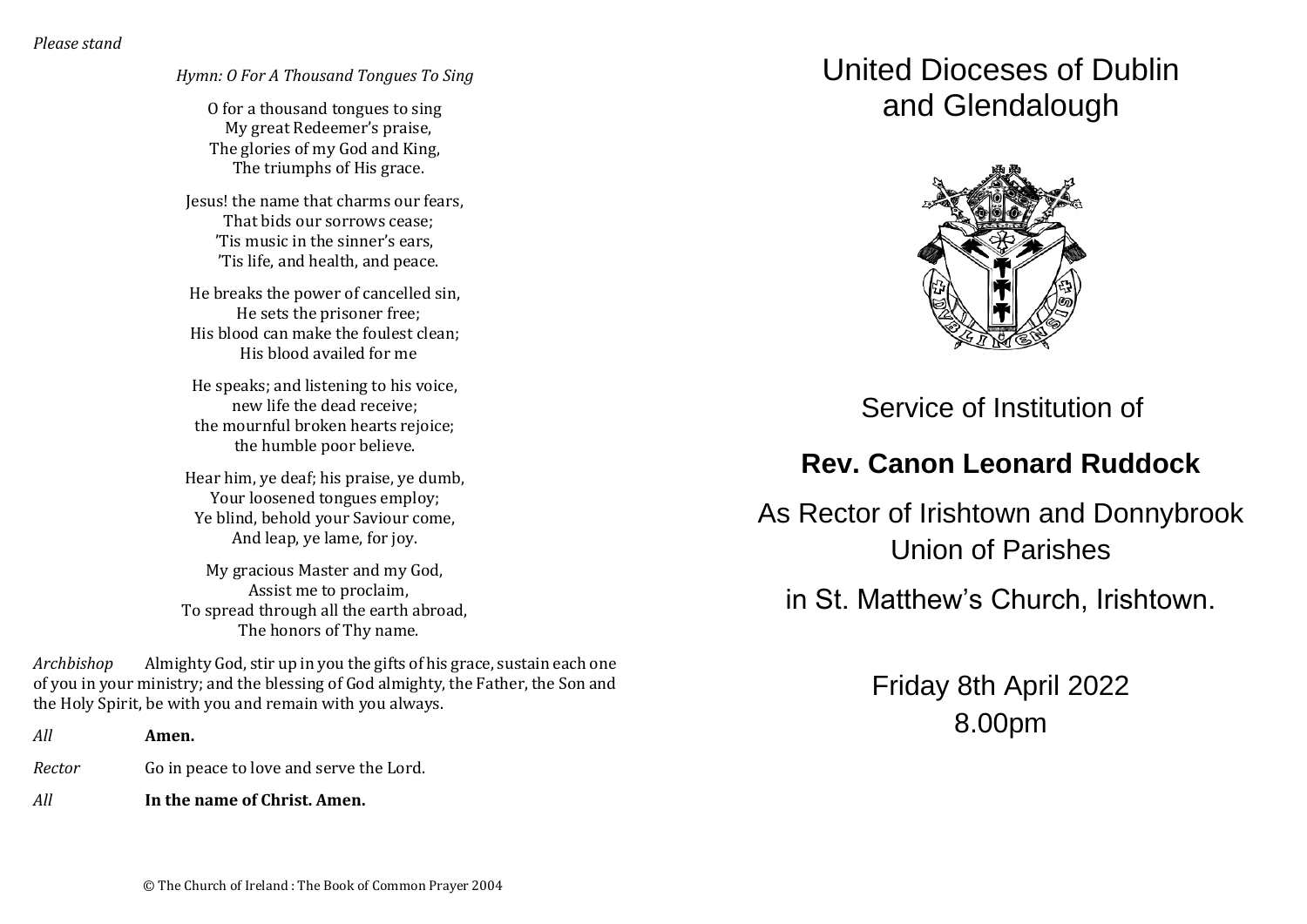#### *Please stand*

| Archbishop | The Lord be with you                                                                                                                                                                                                       |
|------------|----------------------------------------------------------------------------------------------------------------------------------------------------------------------------------------------------------------------------|
| All        | and also with you.                                                                                                                                                                                                         |
| Archbishop | We are the body of Christ.                                                                                                                                                                                                 |
| All        | By the one Spirit we were all baptized into one body.                                                                                                                                                                      |
| Archbishop | There is one Lord, one faith, one baptism:                                                                                                                                                                                 |
| All        | <b>One God and Father of all.</b>                                                                                                                                                                                          |
|            | Hymn: Praise My Soul The King Of Heaven                                                                                                                                                                                    |
|            | Praise, my soul, the King of heaven,<br>to his feet thy tribute bring;<br>ransomed, healed, restored, forgiven,<br>who like me his praise should sing?<br>Praise him! Praise him! (Repeat)<br>praise the everlasting King. |
|            | Praise him for his grace and favour<br>to his people in distress;<br>praise him, still the same forever,<br>slow to chide and swift to bless;<br>Praise him! Praise him! (Repeat)<br>glorious in his faithfulness.         |
|            | Father-like, he tends and spares us,<br>Well our feeble frame he knows;<br>in his hands he gently bears us,<br>rescues us from all our foes:<br>Praise him! Praise him! (Repeat)<br>widely as his mercy flows.             |
|            | Angels, help us to adore him;<br>ye behold him face to face;<br>sun and moon, bow down before him,<br>praise him all in time and space.<br>Praise him! Praise him!<br>praise with us the God of grace.                     |

*Archbishop* Just as in a single human body there are many limbs and organs, all with different functions, so we who are united with Christ, though many, form one body, and belong to one another as its limbs and organs. We have gifts allotted to each of us by God's grace*. Romans 12: 5, 6 (REB)* 

Therefore, Father, with this bread and this cup we do as Christ your Son commanded:

*All* **we remember his passion and death, we celebrate his resurrection and ascension, and we look for the coming of his kingdom.**

*Archbishop* Accept through him, our great high priest, this our sacrifice of praise and thanksgiving; and as we eat and drink these holy gifts, grant by the power of the life-giving Spirit that we may be made one in your holy Church and partakers of the body and blood of your Son, that he may dwell in us and we in him: Through the same Jesus Christ our Lord, by whom, and with whom, and in whom, in the unity of the Holy Spirit,

## *All* **all honour and glory are yours, Almighty Father, for ever and ever. Amen.**

*Archbishop* Let us pray as our Saviour Christ has taught us:

*All* **Our Father, who art in heaven, hallowed be thy name, thy kingdom come, thy will be done, on earth as it is in heaven. Give us this day our daily bread. And forgive us our trespasses as we forgive those who trespass against us. And lead us not into temptation, but deliver us from evil. For thine is the kingdom, the power, and the glory for ever and ever. Amen.**

*Archbishop* The bread which we break is a sharing in the body of Christ.

*All* **We being many are one body, for we all share in the one bread.**

*Archbishop* Jesus Christ is the Lamb of God, who has taken away the sins of the world. Happy are those who are called to his supper.

## *All* **Lord, I am not worthy to receive you, but only say the word and I shall be healed.**

## *The administration of Holy Communion*

*All baptised members of their own tradition are welcome to receive communion*

## *Archbishop* Let us pray

God of hope, in this eucharist we have tasted the promise of your heavenly banquet and the richness of eternal life. May we who bear witness to the death of your Son, also proclaim the glory of his resurrection, for he is Lord for ever and ever.

## *All* **Amen.**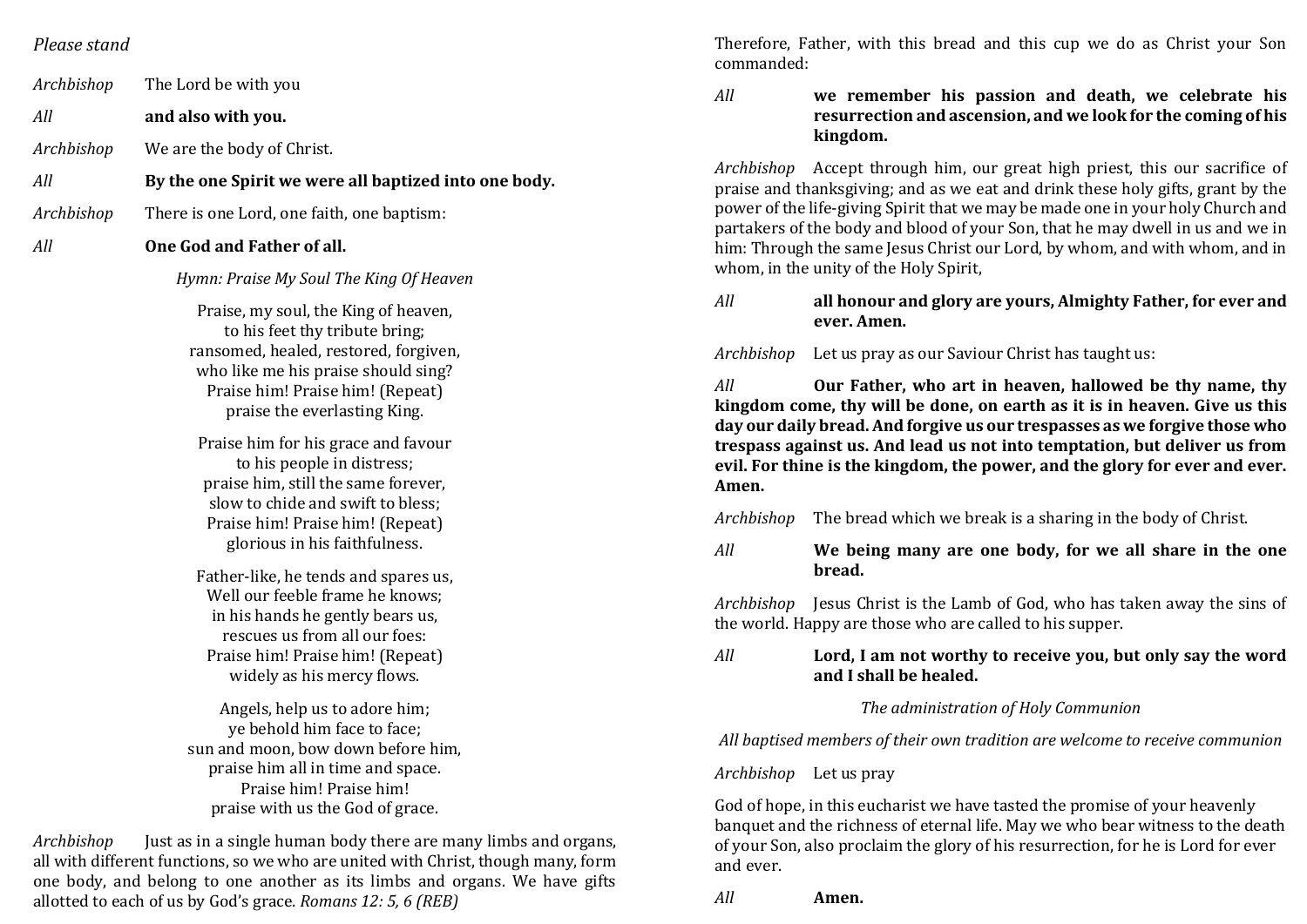*Archbishop* Be present, be present, Lord Jesus Christ our risen high priest; make yourself known in the breaking of bread. Amen.

| Archbishop | Christ our passover has been sacrificed for us |
|------------|------------------------------------------------|
| All        | therefore let us celebrate the feast.          |
| Archbishop | The Lord be with you                           |
| All        | and also with you.                             |
| Archbishop | Lift up your hearts.                           |
| All        | We lift them to the Lord.                      |
| Archbishop | Let us give thanks to the Lord our God.        |
| All        | It is right to give our thanks and praise.     |

*Archbishop* Father, almighty and everliving God, at all times and in all places it is right to give you thanks and praise: Within the royal priesthood of your Church you ordain ministers to proclaim your word, to care for your people and to celebrate the sacraments of the new covenant: And so with all your people, with angels and archangels, and with all the company of heaven, we proclaim your great and glorious name, for ever praising you and saying:

#### *All* **Holy, holy, holy Lord, God of power and might, heaven and earth are full of your glory. Hosanna in the highest! Blessed is he who comes in the name of the Lord. Hosanna in the highest!**

*Archbishop* Blessed are you, Father, the creator and sustainer of all things; you made us in your own image, male and female you created us; even when we turned away from you, you never ceased to care for us, but in your love and mercy you freed us from the slavery of sin, giving your only begotten Son to become man and suffer death on the cross to redeem us: he made there the one complete and all-sufficient sacrifice for the sins of the whole world: he instituted, and in his holy Gospel commanded us to continue, a perpetual memory of his precious death until he comes again.

On the night that he was betrayed he took bread; and when he had given thanks to you, he broke it, and gave it to his disciples, saying, Take, eat, this is my body which is given for you. Do this in remembrance of me.

In the same way, after supper he took the cup; and when he had given thanks to you, he gave it to them, saying, Drink this, all of you, for this is my blood of the new covenant which is shed for you and for many for the forgiveness of sins. Do this, as often as you drink it, in remembrance of me.

*Archdeacon* Archbishop, I present for institution Reverend Canon Leonard Ruddock, who has been nominated to serve as incumbent of this parish.

*Archbishop* Let us pray

God our Father, Lord of all the world, we thank you that through your Son you have called us into the fellowship of your universal church: Hear our prayer for your faithful people that in their vocation and ministry they may be instruments of your love, and give to this your servant, Leonard, the needful gifts of grace; through our Lord and Saviour Jesus Christ.

#### *All* **Amen.**

*Please be seated*

#### The First Reading

A reading from the book of the prophet Jeremiah

#### *(Jeremiah Ch 20 v 10-13)*

For I hear many whispering: 'Terror is all around! Denounce him! Let us denounce him!' All my close friends are watching for me to stumble. 'Perhaps he can be enticed, and we can prevail against him, and take our revenge on him.' But the LORD is with me like a dread warrior; therefore my persecutors will stumble, and they will not prevail. They will be greatly shamed, for they will not succeed. Their eternal dishonour will never be forgotten. O LORD of hosts, you test the righteous, you see the heart and the mind; let me see your retribution upon them, for to you I have committed my cause.

Sing to the LORD; praise the LORD! For he has delivered the life of the needy from the hands of evildoers.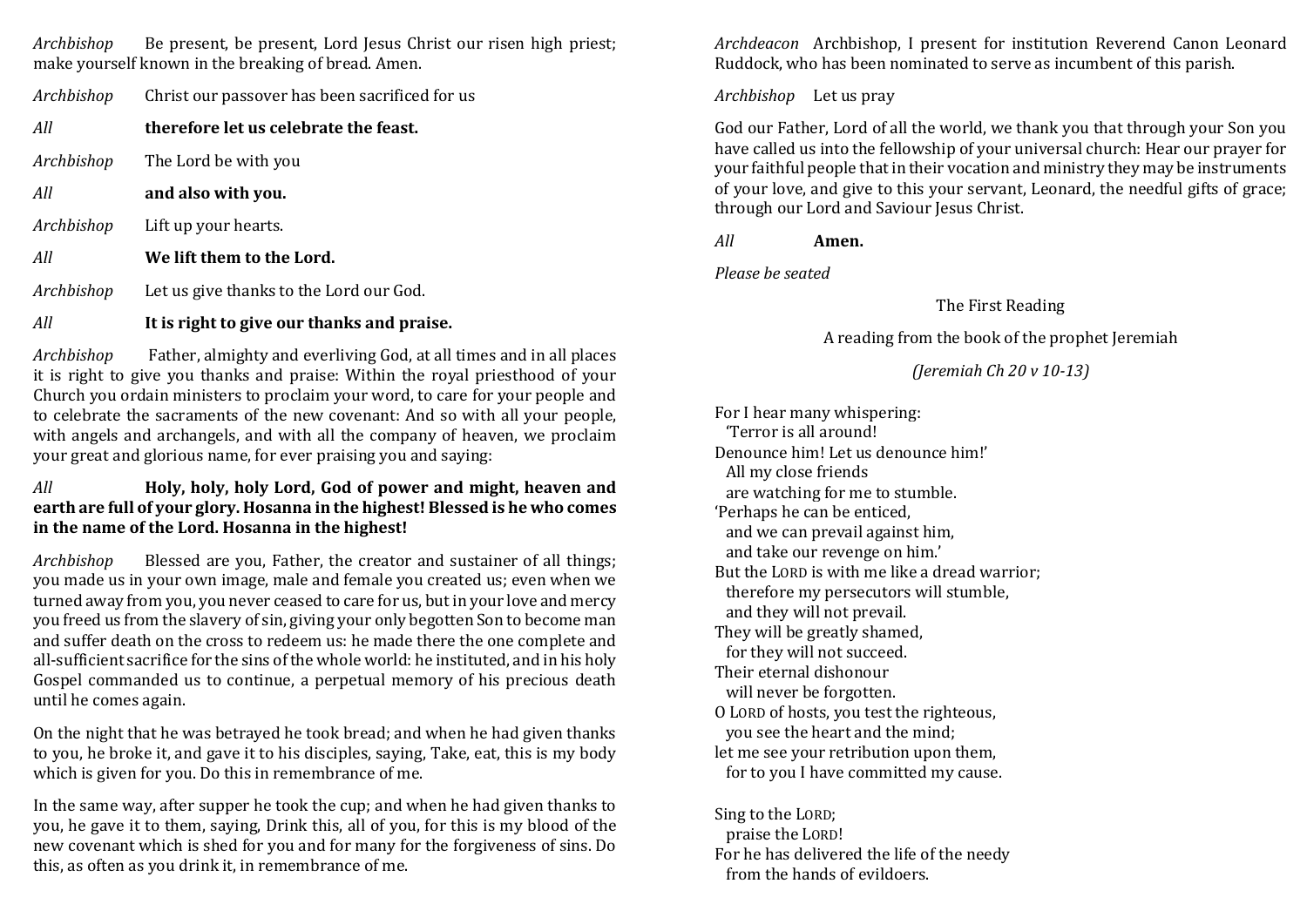#### *Hymn: Brother, Sister, Let Me Serve You*

Brother, sister, let me serve you; let me be as Christ to you; pray that I may have the grace to let you be my servant too.

We are pilgrims on a journey, and companions on the road; we are here to help each other walk the mile and bear the load.

I will hold the Christ -light for you in the night -time of your fear; I will hold my hand out to you, speak the peace you long to hear.

I will weep when you are weeping; when you laugh I'll laugh with you; I will share your joy and sorrow, till we've seen this journey through.

When we sing to God in heaven, we shall find such harmony, born of all we've known together of Christ's love and agony.

Won't you let me be your servant let me be as Christ to you; pray that I may have the grace to let you be my servant too.

#### The Gospel

#### *Please stand*

| Priest | The Lord be with you                                          |
|--------|---------------------------------------------------------------|
| All    | And also with you                                             |
| Priest | Hear the Gospel of our Saviour Christ according to Saint John |
| All    | Glory to you, Lord Jesus Christ                               |

#### *Hymn: I The Lord Of Sea And Sky*

I, the Lord of sea and sky, I have heard my people cry. All who dwell in dark and sin, My hand will save. I who made the stars of night, I will make their darkness bright. Who will bear my light to them? Whom shall I send?

Here I am Lord, is it I, Lord? I have heard you calling in the night. I will go lord, if you lead me. I will hold your people in my heart.

I, the Lord of snow and rain, I have borne my people's pain. I have wept for love of them, they turn away. I will break their hearts of stone, Give them hearts for love alone. I will speak my word to them Whom shall I send?

Here I am Lord, is it I, Lord? I have heard you calling in the night. I will go lord, if you lead me. I will hold your people in my heart.

> I, the Lord of wind and flame I will tend the poor and lame. I will set a feast for them, My hand will save Finest bread I will provide, Till their hearts be satisfied. I will give my life to them, Whom shall I send?

Here I am Lord, is it I, Lord? I have heard you calling in the night. I will go lord, if you lead me. I will hold your people in my heart.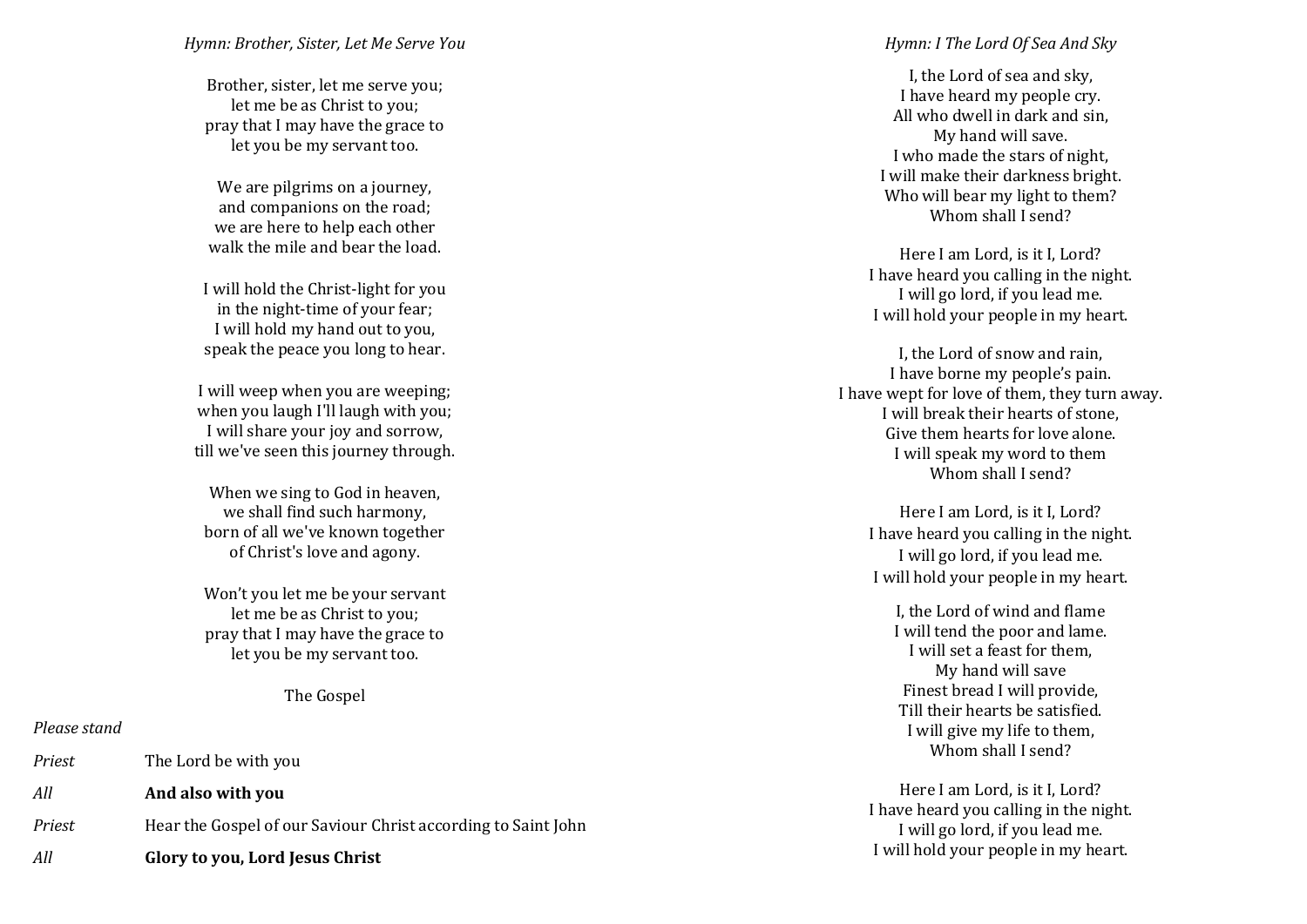*Archbishop* Leonard, receive this key and let the doors of this place be open to all people.

*Rector* With the help of the Lord, I will.

## *All* **Keep watch O Lord over our going out and our coming in, from this time forth for evermore.**

### *A towel is presented*

*Parishioner* If I, your Lord and Teacher, have washed your feet, you also ought to wash one another's feet. *John 13: 14*

*Archbishop* Leonard, receive this towel and be a servant and a support to those in need and in trouble.

*Rector* With the help of the Lord, I will.

## *All* **Give us the will to be the servants of others as Jesus Christ was the servant of all**

*Archbishop* Leonard, the care of God's people in this parish has been committed to you. May the Lord pour out his Holy Spirit on you and equip you to fulfil the sacred duties with which you have been entrusted.

#### *Rector* Amen

*Archbishop* May he give you the spirit of power and of love and of a sound judgment. May he guard you against the snares of temptation and keep you pure in heart and steadfast in the right way.

*Rector* Amen

*Archbishop* In prayer, may the Lord bring new life to your devotion; In praise, may he deepen your love and gratitude; And may he grant you the needful gifts of grace to the glory of his name.

*Rector* Amen

Almighty God, Father, Son and Holy Spirit, strengthen and sustain me in this ministry to which I have been called. Give me the vision of your glory and make me worthy of my calling. Amen.

## *Please stand*

We are the body of Christ, in the one Spirit we were all baptized into one body. Let us then pursue all that makes for peace and builds up our common life. The peace of the Lord be always with you

*All* **and also with you.**

*(John 10 v 31-42)*

The Jews took up stones again to stone him. Jesus replied, 'I have shown you many good works from the Father. For which of these are you going to stone me?' The Jews answered, 'It is not for a good work that we are going to stone you, but for blasphemy, because you, though only a human being, are making yourself God.' Jesus answered, 'Is it not written in your law, "I said, you are gods"? If those to whom the word of God came were called "gods"—and the scripture cannot be annulled— can you say that the one whom the Father has sanctified and sent into the world is blaspheming because I said, "I am God's Son"? If I am not doing the works of my Father, then do not believe me. But if I do them, even though you do not believe me, believe the works, so that you may know and understand that the Father is in me and I am in the Father.' Then they tried to arrest him again, but he escaped from their hands.

He went away again across the Jordan to the place where John had been baptizing earlier, and he remained there. Many came to him, and they were saying, 'John performed no sign, but everything that John said about this man was true.' And many believed in him there.

| Priest | This is the Gospel of the Lord |  |
|--------|--------------------------------|--|
|        |                                |  |

## *All* **Praise to you, Lord Jesus Christ**

The Sermon

Rev. Canon Ian Gallagher

*Please be seated*

## *The certificate of registration is read by the Registrar*

*Archbishop* Have the Declarations required by the Constitution of the Church of Ireland been made and signed?

*Registrar* They have.

*Archbishop* Churchwardens, as representatives of the parishioners have you witnessed the making of these declarations?

*Churchwardens* We have.

*Archbishop* Leonard, the care of God's people in this parish is entrusted to you and to me within the body of Christ. Accept the responsibilities and privileges of this ministry as a priest in this diocese, in communion with the bishop. Remember the solemn promises of your ordination as you encourage all God's people to be good stewards of their gifts. Care alike for young and old, strong and weak, rich and poor. By your words and in your life proclaim the Gospel.